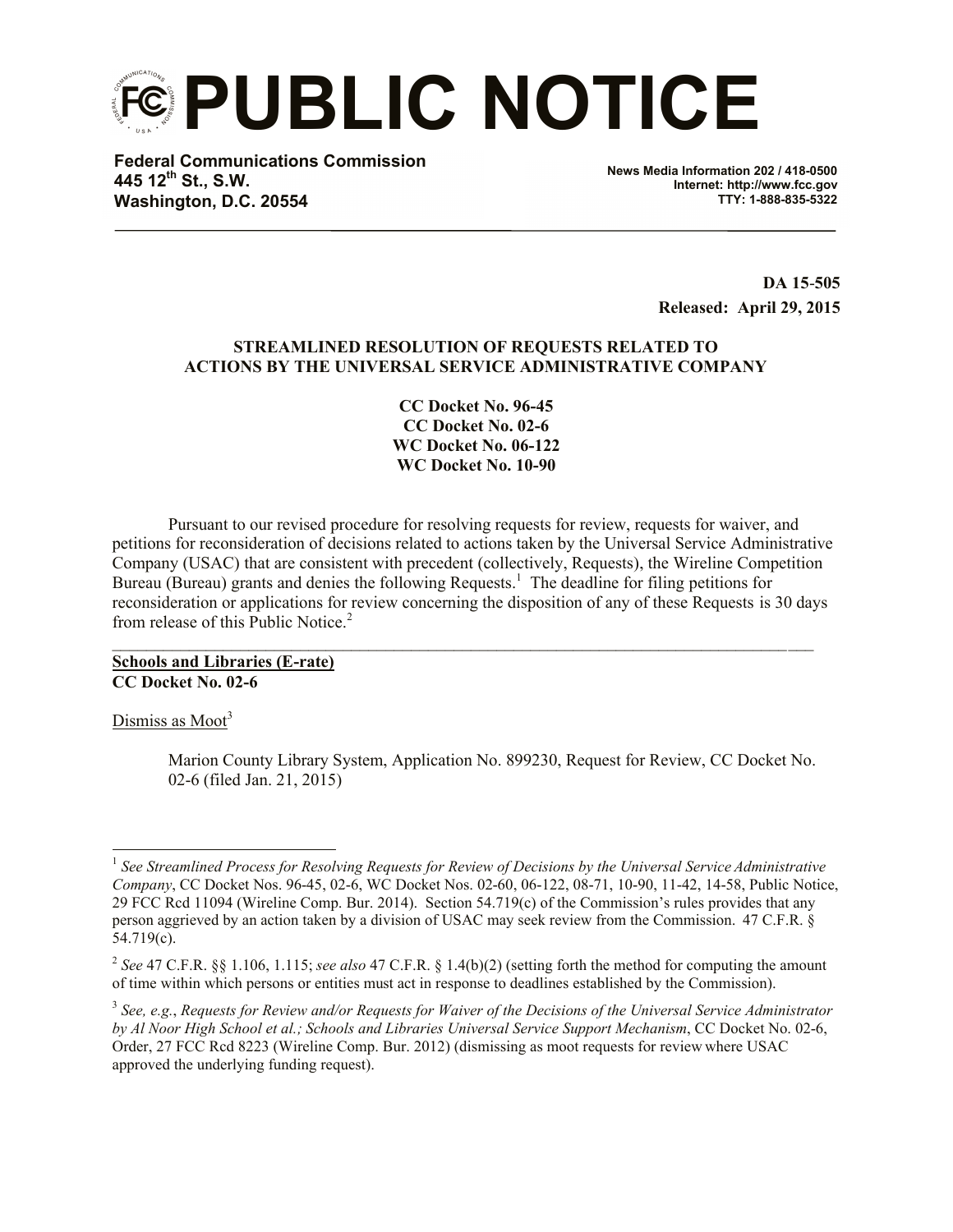# $G$ ranted<sup>4</sup>

# *Cost-Effectiveness*<sup>5</sup>

Net56, Inc. (Round Lake Area School District 116), Application No. 692375, Request for Review, CC Docket No. 02-6 (filed Mar. 23, 2011)

# *Early Installation*<sup>6</sup>

Lisbon Exempted Village School District, Application Nos. 485337, 485557, Request for Review and Waiver, CC Docket No. 02-6 (filed Apr. 21, 2008)

# *Eligible Services*<sup>7</sup>

Los Angeles Public Library System, Application No. 979533, Request for Review or Waiver, CC Docket No. 02-6 (filed Nov. 14, 2014)

l <sup>4</sup> We remand these applications to USAC and direct USAC to complete its review of the applications and issue a funding commitment or a denial based on a complete review and analysis no later than 90 calendar days from the release date of this Public Notice. In remanding these applications to USAC, we make no finding as to the ultimate eligibility of the services or the petitioners' applications. We also waive sections 54.507(d) and 54.514(a) of the Commission's rules and direct USAC to waive any procedural deadline that might be necessary to effectuate our ruling. *See* 47 C.F.R. § 54.507(d) (requiring non-recurring services to be implemented by September 30 following the close of the funding year); 47 C.F.R. § 54.514(a) (codifying the invoice filing deadline).

<sup>5</sup> *See, e.g., Requests for Review of Decisions of the Universal Service Administrator by Net56, Inc.; Schools and Libraries Universal Service Support Mechanism,* CC Docket No. 02-6, Order, 27 FCC Rcd 13606, 13610, 13612 paras. 9, 13 (2012) (granting an appeal when the applicant purchased cost-effective services and paid its nondiscount share).

<sup>&</sup>lt;sup>6</sup> See, e.g., Request for Review of the Decision of the Universal Service Administrator by Nassau County Board of *Cooperative Educational Services; Federal-State Joint Board on Universal Service; Changes to the Board of Directors of the National Exchange Carrier Association, Inc.,* CC Docket Nos. 96-45 and97-21, Order, 17 FCC Rcd 24584, 24587-89, paras. 7-10 (Wireline Comp. Bur. 2002) (allowing applicant to install equipment just before the start of the funding year to ensure that the accompanying recurring services can be delivered when the funding year starts); *Request for Review of a Decision of the Universal Service Administrator by Coordinated Construction, Inc.*; *Schools and Libraries Universal Service Support Mechanism*, CC Docket No. 02-6, Order, 26 FCC Rcd 14308, 14309, para. 4 (Wireline Comp. Bur. 2011) (waiving the Commission's rules when applicant received E-rate supported services before the start of the approved funding year).

<sup>7</sup> *See, e.g., Requests for Review of the Decisions of the Universal Service Administrator by Aiken County Public Schools et al.*; *Schools and Libraries Universal Service Support Mechanism*, CC Docket No. 02-6, Order, 22 FCC Rcd 8735 (2007) (granting appeals where USAC incorrectly determined the funding requests were for ineligible services).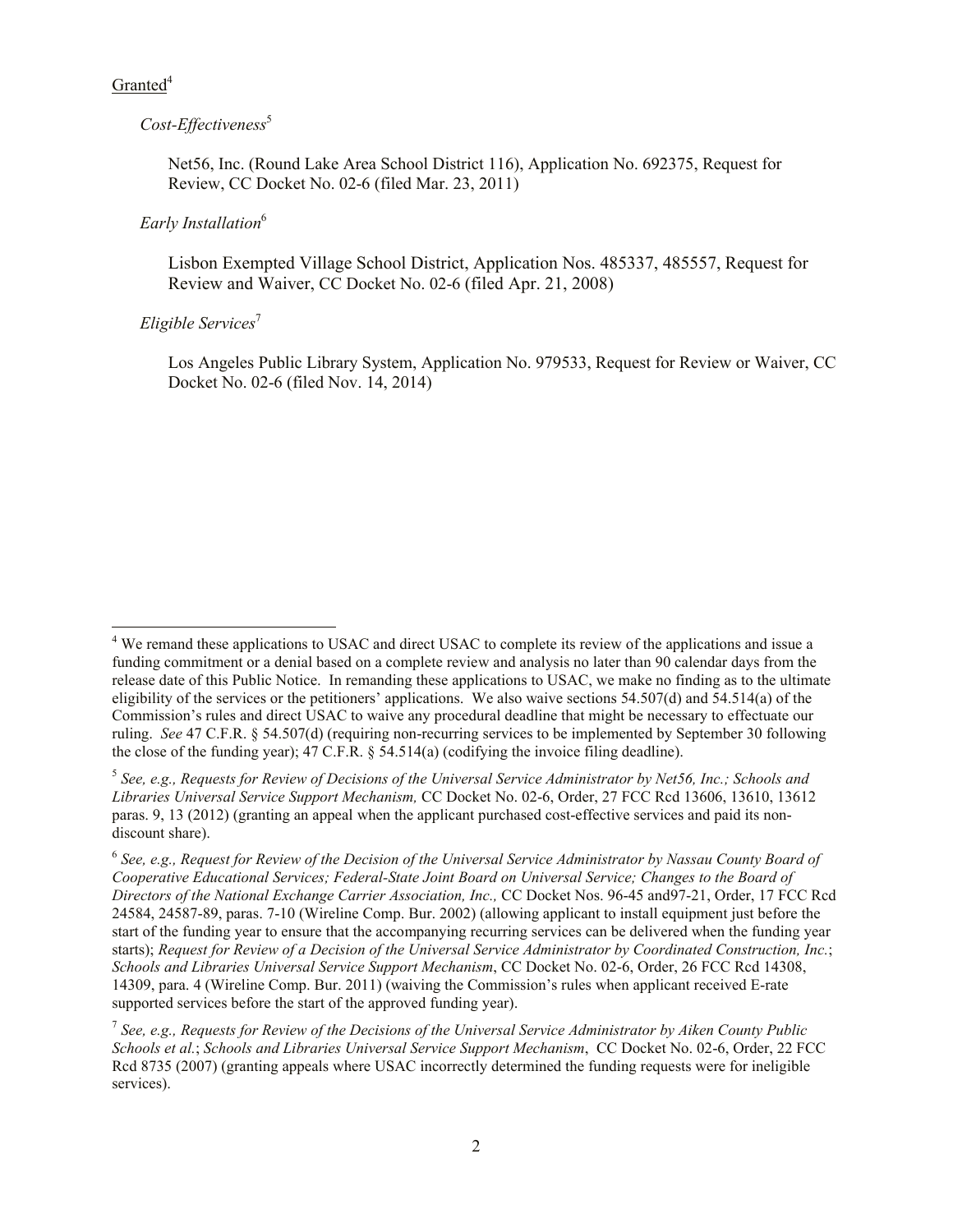*Late-Filed FCC Form 471 Item 21 Attachments*<sup>8</sup>

Calhoun School District R8, Application No. 964496, Request for Waiver and Review, CC Docket No. 02-6 (filed Feb. 23, 2015)

## *Late-Filed FCC Form 471 Applications*<sup>9</sup>

l

Gackle-Streeter School District 56, Application No. 1051670, CC Docket No. 02-6 (filed Apr. 23, 2015)

New Mexico State Library, Application No. 1049472, CC Docket No. 02-6 (filed Apr. 23, 2015)

North Hudson Community Action Corp., Application Nos. 1051527 and 1051631, CC Docket No. 02-6 (filed Apr. 17, 2015)

Oconee Regional Library System, Application No. 1051610, CC Docket No. 02-6 (filed Apr. 17, 2015)

Oswego Public Library District, Application No. 1051658, CC Docket No. 02-6 (filed Apr. 20, 2015)

Our Lady of Fatima Catholic School, Application No. 1051633, CC Docket No. 02-6 (filed Apr. 23, 2015)

St. Mary's High School, Application No. 1046050, CC Docket No. 02-6 (filed Apr. 17, 2015)

Snyder County Libraries, Application No. 1037947, CC Docket No. 02-6 (filed Apr. 23, 2015)

<sup>8</sup> *See, e.g., Requests for Waiver and Review of Decisions of the Universal Service Administrator by Anderson Elementary School et al.; Schools and Libraries Universal Service Support Mechanism,* CC Docket No. 02-6, Order, 27 FCC Rcd 5319, 5319-20, para. 2 (Wireline Comp. Bur. 2012) (treating late-filed item 21 attachments like latefiled certifications); *Requests for Waiver and Review of Decisions of the Universal Service Administrator by Academy of Math and Science et al.; Schools and Libraries Universal Service Support Mechanism*, CC Docket No. 02-6, Order, 25 FCC Rcd 9256, 9259-60, paras. 8 - 9 (2010) (finding special circumstances exist to justify granting waiver requests where, for example, petitioners filed their FCC Forms 471 on time, but failed to timely file their certifications).

<sup>9</sup> *See, e.g.*, *Requests for Waiver and Review of Decisions of the Universal Service Administrator by Academy of Math and Science et al.; Schools and Libraries Universal Service Support Mechanism*, CC Docket No. 02-6, Order, 25 FCC Rcd 9256, 9259, para. 8 (2010) (finding special circumstances exist to justify granting waiver requests where, for example, petitioners filed their FCC Forms 471 within 14 days after the FCC Form 471 filing window deadline).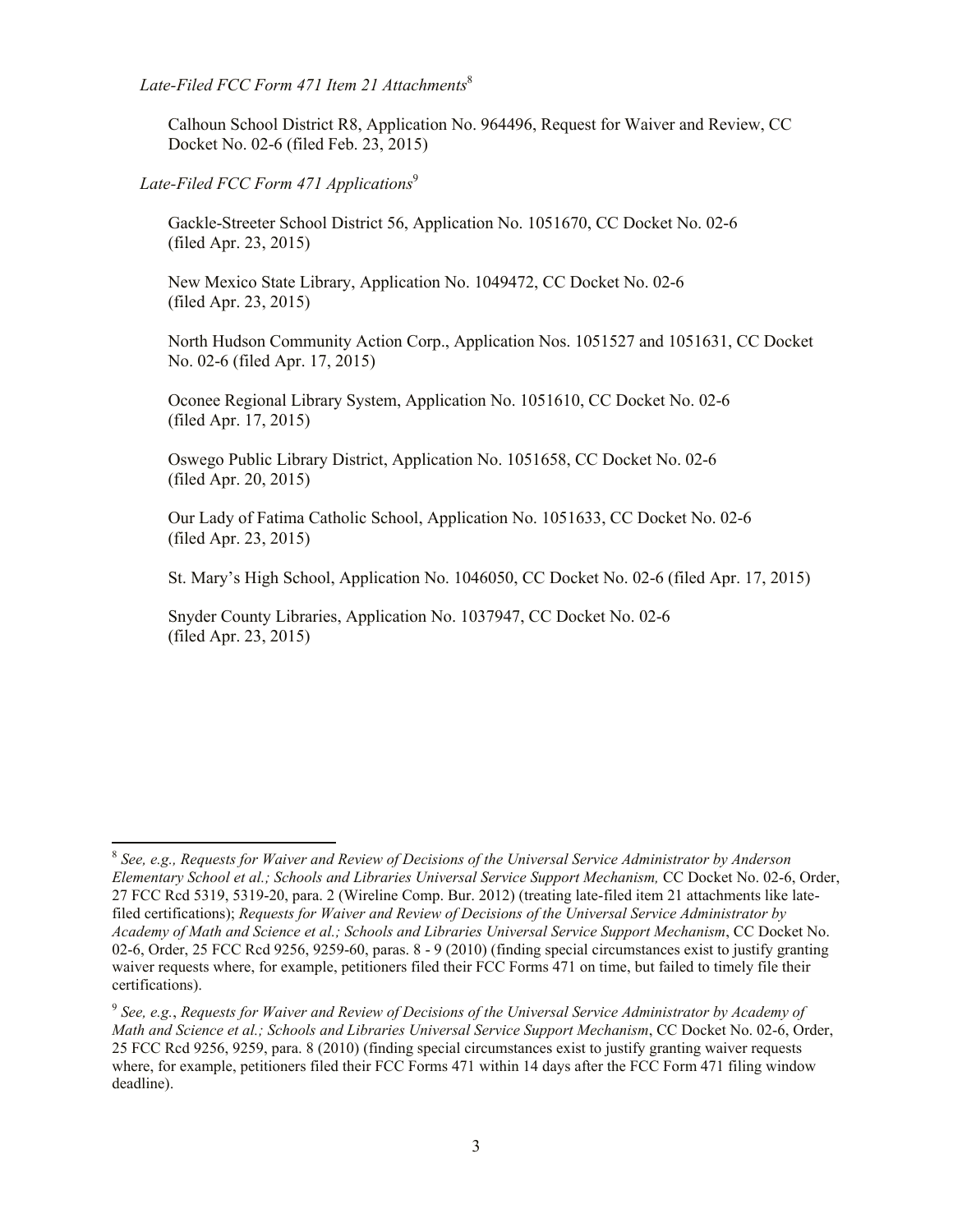*Ministerial and/or Clerical Errors*<sup>10</sup>

Burns Flat-Dill City District 10, Application No. 984827, Request for Waiver, CC Docket No. 02-6 (filed Jan. 26, 2015)

*Service Substitution*<sup>11</sup>

Appomattox County School District, Application No. 739766, Request for Waiver, CC Docket No. 02-6 (filed Mar. 18, 2013)

St. Mary's High School, Application No. 748102, Request for Review, CC Docket No. 02-6 (filed Apr. 9, 2013)

Siloam Springs School District, Application No. 609664, Request for Review, CC Docket No. 02-6 (filed Oct. 31, 2008)

*Signed Contract Requirement*<sup>12</sup>

l

Arkansas Department of Information Systems, Application Nos. 825296, 846536, 851598, 851631, 851644, 901293, 901856, 901903, 901906, 901935, 967497, 973505, 973531, 973548, 973555, Request for Waiver, CC Docket No. 02-6 (filed Mar. 11, 2015)

Lawrence Public Schools, Application No. 920956, Request for Waiver, CC Docket No. 02-6 (filed Mar. 27, 2015)

<sup>11</sup> *See, e.g., Requests for Review of Decisions of the Universal Service Administrator by Beaufort County Public School District et al; Schools and Libraries Universal Service Support Mechanism*, 29 FCC Rcd 3124, 3125, para. 3 (2014) (granting service substitution appeals when the petitioners missed USAC's deadline for service substitution requests but complied with the Commission's requirements for service substitutions under 47 C.F.R. § 54.504(d) and had a reasonable explanation for missing the deadline).

<sup>12</sup> *See, e.g.*, *Requests for Waiver by Puerto Rico Department of Education; Schools and Libraries Universal Service Support Mechanism*, CC Docket No. 02-6, Order, 29 FCC Rcd 14453, 14455-56, para. 9 (2014) (granting waiver of signed contract requirement when applicant had negotiated an agreement by the FCC Form 471 filing deadline, but was prohibited by state policy from entering into a signed contract before the application filing deadline); *Request for Waiver of the Decision of the Universal Service Administrator by Barberton City School District et al.; Schools and Libraries Universal Service Support Mechanism*, CC Docket No. 02-6, Order, 23 FCC Rcd 15526, 15529-30, para. 7 (Wireline Comp. Bur. 2008) (granting waivers of the signed contract requirement in instances where applicants demonstrated they had legally binding agreements in place prior to filing their applications).

<sup>10</sup> *See, e.g., Request for Waiver and Review of the Decisions of the Universal Service Administrator by Achieve Career Preparatory Academy et al.; Schools and Libraries Universal Service Support Mechanism*, CC Docket No. 02-6, Order, 26 FCC Rcd 10254, 10255 (Wireline Comp. Bur. 2011) (granting relief for applicant that mischaracterized price of eligible services as ineligible). Consistent with precedent, we also waive section 54.720(a) of the Commission's rules, which requires that petitioners file their appeals within 60 days of an adverse USAC decision, for Burns Flat-Dill City District 10. *See Requests for Review and/or Requests for Waiver of the Decisions of the Universal Service Administrator by Animas School District 6 et al.; Schools and Libraries Universal Service Support Mechanism*, CC Docket No. 02-6, Order, 26 FCC Rcd 16903, 16905, para. 4 (Wireline Comp. Bur. 2011) (granting petitioners waivers of the Commission's filing deadline for appeals because they submitted their appeals to the Commission within a reasonable period of time after receiving actual notice of USAC's adverse decisions).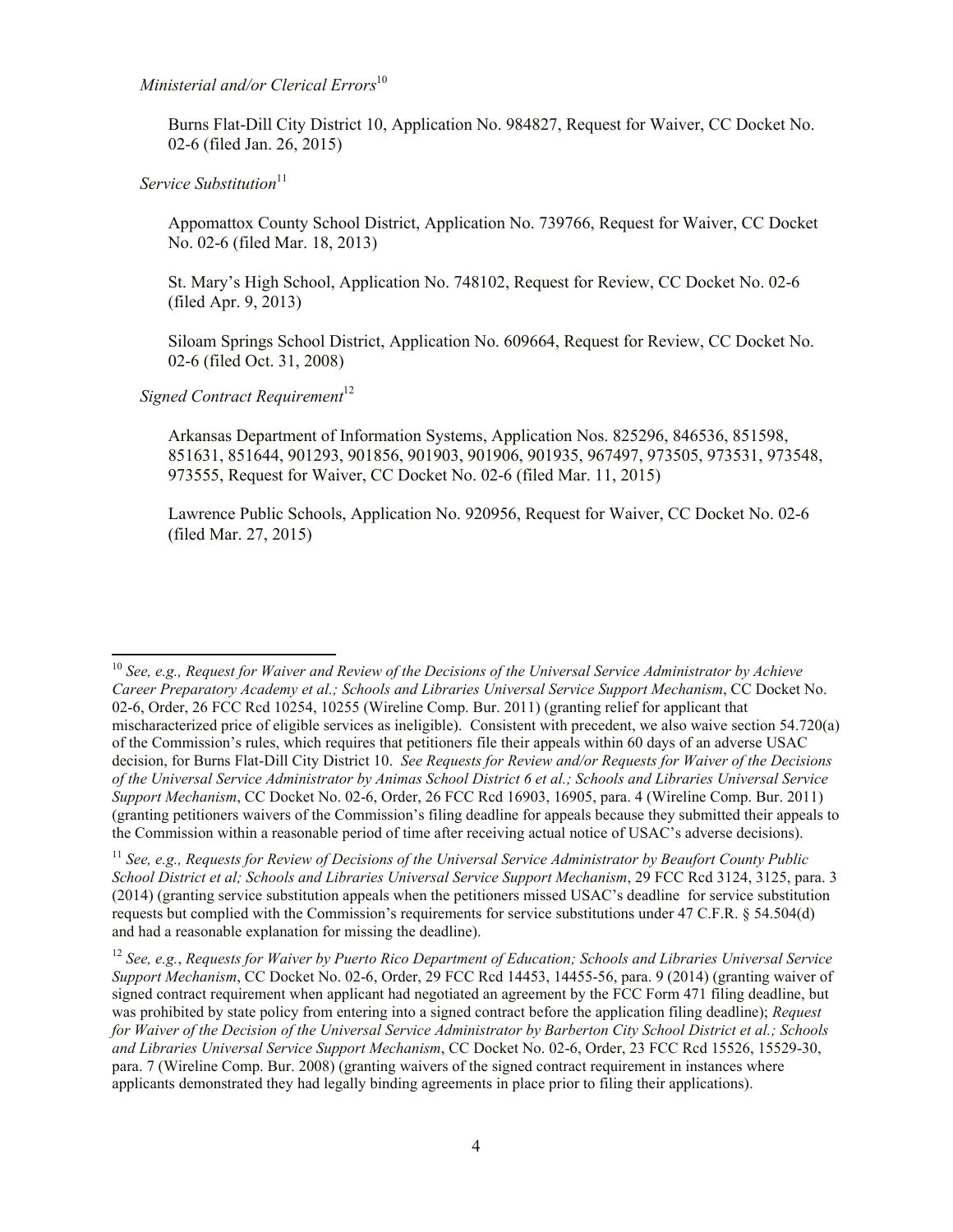*Service Implementation Deadline Extension Request Filed Late*<sup>13</sup>

Crownpoint Community School, Application No. 692249, Request for Review, CC Docket No. 02-6 (filed Jul. 8, 2014)

Harlandale Independent School District, Application No. 679511, Request for Review, CC Docket No. 02-6 (filed Oct. 17, 2014)

Longview Rapid Communications d/b/a Cynergy Technology (Goodrich Independent School District), Application No. 803957, Request for Review, CC Docket No. 02-6 (filed Oct. 28, 2014)

*Violation of the Competitive Bidding 28-Day Rule*<sup>14</sup>

Ludlow Independent School District, Application No. 982827, Request for Review, CC Docket No. 02-6 (filed Nov. 13, 2014)

Rankin County School District, Application No. 978279, Request for Review, CC Docket No. 02-6 (filed Nov. 12, 2014)

### Denied

l

*Service Implementation Deadline Extension Request Filed Late*<sup>15</sup>

Nu-Vision Technologies, Inc. d/b/a Black Box Network Services (Brooklyn Hebrew School for Special Children), Application No. 765293, Request for Waiver, CC Docket No. 02-6 (filed Sept. 19, 2014)

<sup>13</sup> *See, e.g.*, *Request for Review/Waiver of the Decision of the Universal Service Administrator by Accelerated Charter et al.; Schools and Libraries Universal Service Support Mechanism*, CC Docket No. 02-6, Order, 29 FCC Rcd 13652, 13652-53, para. 2 (Wireline Comp. Bur. 2014) (allowing extensions of the deadline for service implementation when applicants demonstrated they were unable to complete implementation on time for reasons beyond the service providers' control and made significant efforts to secure the necessary extensions, despite the request being filed late).

<sup>14</sup> *See, e.g.*, *Application for Review of the Decision of the Universal Service Administrator by Aberdeen School District et al.; Schools and Libraries Universal Service Support Mechanism*, CC Docket No. 02-6, Order, 22 FCC Rcd 8757 (2007) (granting waivers of violations of the 28-day rule when the applicants only missed the deadline by one to three days, thereby allowing their requests for services to be competitively bid for a meaningful period of time). Consistent with precedent, we also find good cause exists to waive section 54.720(a) of the Commission's rules, which requires that petitioners file their appeals within 60 days of an adverse USAC decision, for Rankin County School District. *See, e.g., Requests for Review and/or Waiver of Decisions of the Universal Service Administrator by ABC Unified School District et al.; Schools and Libraries Universal Service Support Mechanism*, CC Docket No. 02-6, Order, 26 FCC Rcd 11019, 11019, para. 2 (Wireline Comp. Bur. 2011) (granting waivers of filing deadline for appeals because they submitted their appeals to the Commission within a reasonable period of time after receiving actual notice of USAC's adverse decision).

<sup>15</sup> *See, e.g.*, *Request for Review/Waiver of the Decision of the Universal Service Administrator by Accelerated Charter et al.; Schools and Libraries Universal Service Support Mechanism*, CC Docket No. 02-6, Order, 29 FCC Rcd 13652, 13653, para. 3 (Wireline Comp. Bur. 2014) (denying late-filed extensions of the deadline for service implementation when applicants failed to demonstrate they were unable to complete implementation on time for reasons beyond the service providers' control and failed to make significant efforts to secure the necessary extensions in a timely manner).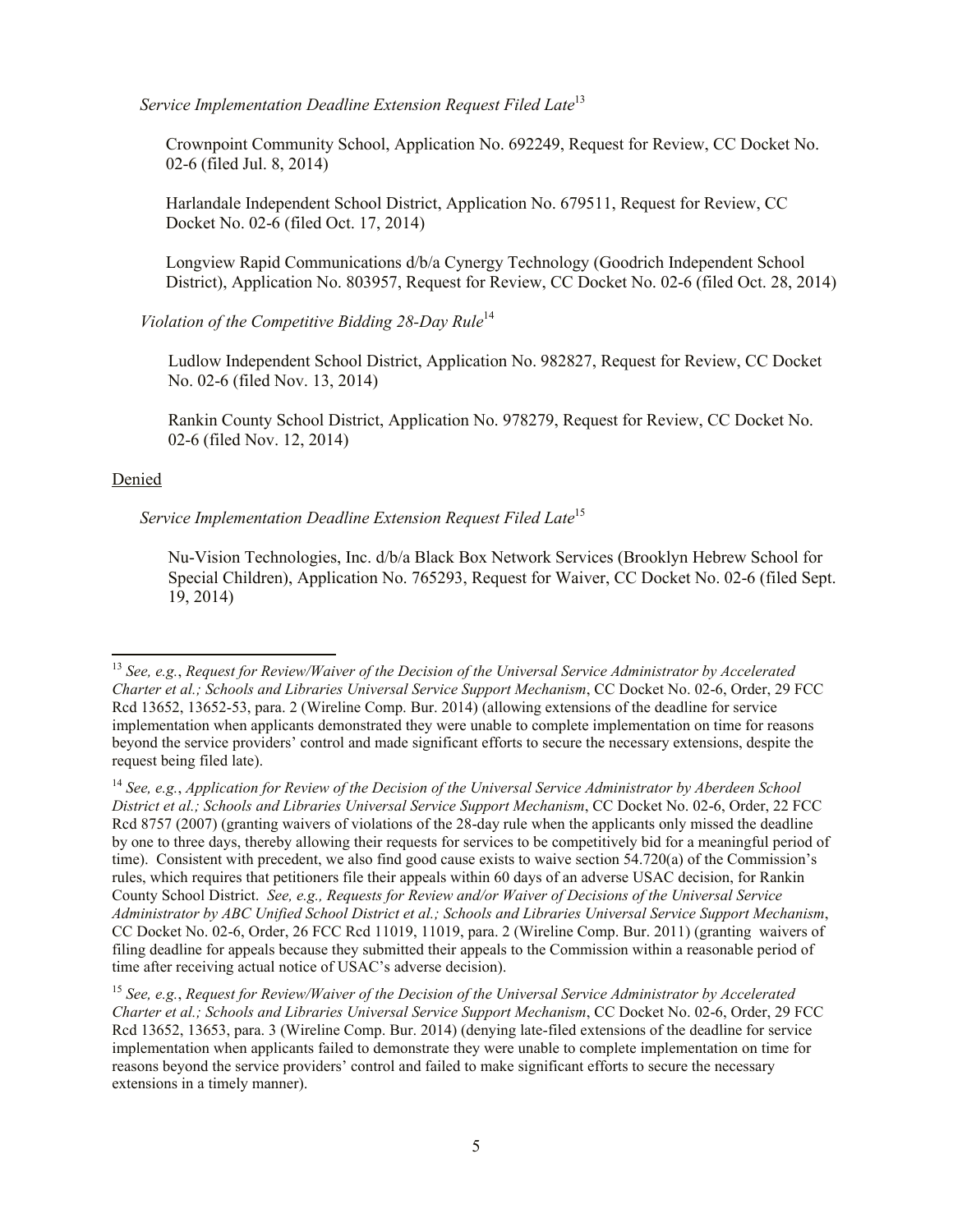Inspired Vision Academy, Application No. 875898, Request for Waiver, CC Docket No. 02-6 (filed Sept. 23, 2014)

# *Untimely Filed Request for Review*<sup>16</sup>

Canisius High School, Application No. 937603, Request for Waiver, CC Docket No. 02-6 (filed Mar. 23, 2015)

Orleans Southwest Supervisory Union 35, Application No. 766128, Request for Waiver, CC Docket No. 02-6 (filed May 23, 2012)

Union Independent School District 9, Application No. 900569, Request for Waiver, CC Docket No. 02-6 (filed Feb. 12, 2015)

Washington Unified School District, Application No. 973606, Request for Waiver, CC Docket No. 02-6 (filed Mar. 16, 2015)

*Violation of the Competitive Bidding 28-Day Rule*<sup>17</sup>

l

Schaumburg Community Consolidated School District 54, Application No. 912297, Request for Review, CC Docket No. 02-6 (filed Sept. 8, 2014)

<sup>16</sup> *See, e.g.*, *Requests for Review of Decisions of the Universal Service Administrator by Agra Public Schools I-134 et al.; Schools and Libraries Universal Service Support Mechanism*, CC Docket No. 02-6, Order, 25 FCC Rcd 5684 (Wireline Comp. Bur. 2010); *Requests for Waiver or Review of Decisions of the Universal Service Administrator by Bound Brook School District et al.; Schools and Libraries Universal Service Support Mechanism*, CC Docket No. 02-6, Order, 29 FCC Rcd 5823 (Wireline Comp. Bur. 2014) (denying appeals on the grounds that the petitioners failed to submit their appeals either to the Commission or to USAC within 60 days, as required by the Commission's rules, and did not show special circumstances necessary for the Commission to waive the deadline).

<sup>17</sup> *See, e.g., Requests for Review and/or Waiver of Decisions of the Universal Service Administrator by Al-Ihsan Academy et al.; Schools and Libraries Universal Service Support Mechanism*, CC Docket No. 02-6, Order, 26 FCC Rcd 16415, 16418, para. 9 (Wireline Comp. Bur. 2011) (denying appeals where the applicant violated the 28-day rule by missing the deadline by more than three days, thereby preventing their requests for services to be competitively bid for a meaningful period of time).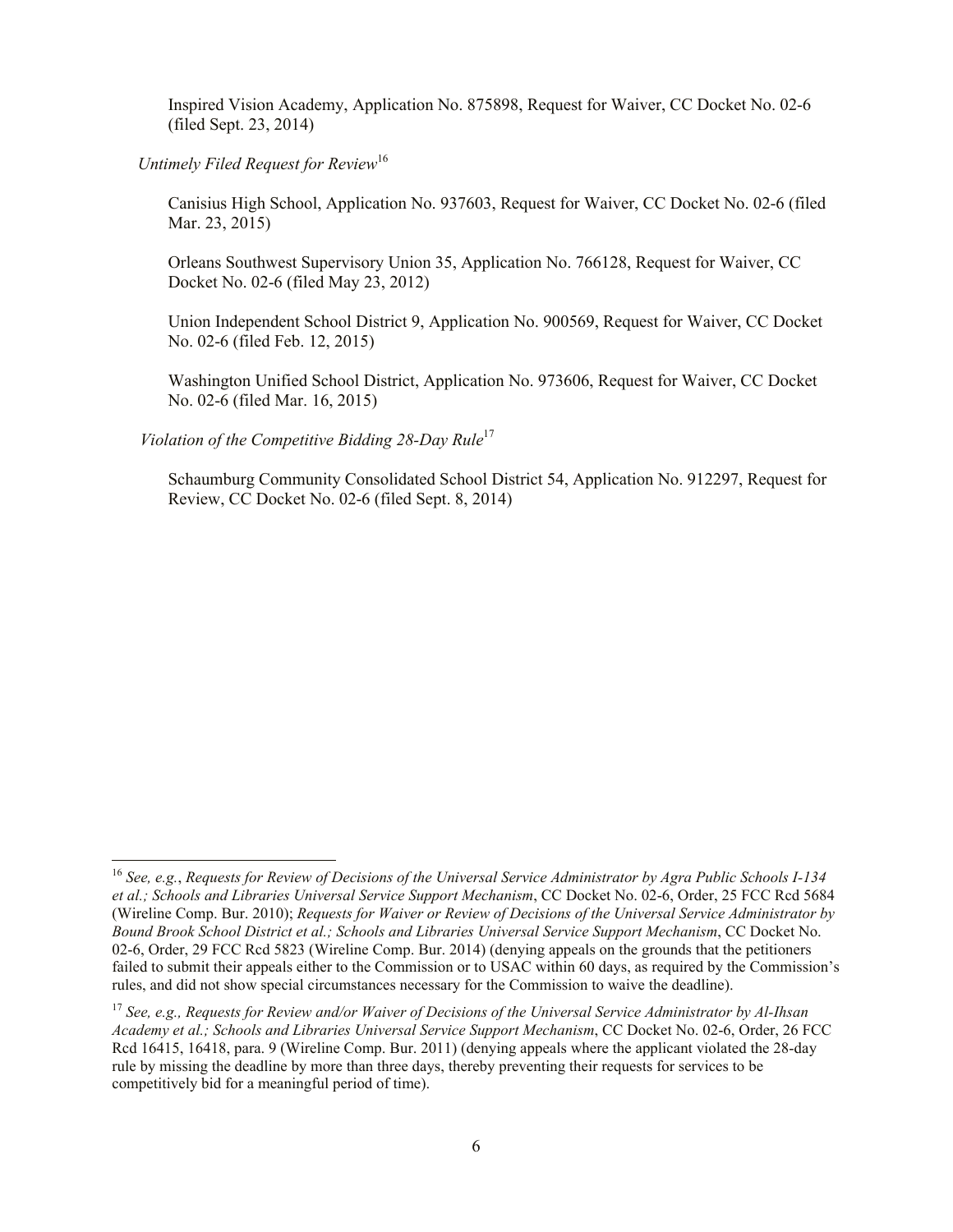### **Contribution Methodology WC Docket No. 06-122**

### Denied

*Untimely Filed FCC Forms 499-A and Q Worksheets*<sup>18</sup>

Believe Wireless Broadband, LLC, Request for Waiver, WC Docket No. 06-122 (filed Mar. 27, 2013)

### **Connect America Fund WC Docket No. 10-90**

#### Denied

l

*Section 54.313(h)(2) Voice Rate Data Filing Deadline*<sup>19</sup>

Twin Lakes Telephone Cooperative Corporation, Petition for Waiver of Section 54.313(h)(2), WC Docket No. 10-90 et al. (filed Mar. 27, 2015)

<sup>18</sup> *See Universal Service Contribution Methodology; BelWave Communications Request for Waiver*, WC Docket No. 06-122, Order, 27 FCC Rcd 11176 (Wireline Comp. Bur. 2012) (denying a request for waiver of late filing fees where the company claimed it was unaware of its obligation to file an FCC Form 499-A for the years at issue); *Requests for Review of Decisions of the Universal Service Administrator by Achilles Networks, Inc., et al.*, WC Docket No. 06-122, Order, 25 FCC Rcd 4646 (Wireline Comp. Bur. 2012) (denying requests for reversal of late fees associated with the untimely filing of the FCC Forms 499-A and 499-Q); *Universal Service Contribution Methodology; Request for Review of a Decision of the Universal Service Administrator and Request for Waiver by Baltimore-Washington Telephone Company*, WC Docket No. 06-122, Order, 27 FCC Rcd 12994 (Wireline Comp. Bur. 2012) (denying request for waiver and reversal of late fees despite claim that the late fees were excessive and punitive relative to the size and revenues of the company). *See also* 47 C.F.R. § 54.713(a) ("A contributor that fails to file a Telecommunications Reporting Worksheet and subsequently is billed by the Administrator shall pay the amount for which it is billed"), (c) ("If a universal service fund contributor is more than 30 days delinquent in filing a Telecommunications Reporting Worksheet Form 499-A or 499-Q, the Administrator shall assess an administrative remedial collection charge equal to the greater of \$100 or an amount computed using the rate of the U.S. prime rate (in effect on the date the applicable Worksheet is due) plus 3.5 percent, of the amount due per the Administrator's calculations."); *Comprehensive Review of the Universal Service Fund Management, Administration, and Oversight et al*., WC Docket No. 05-195 et al*.*, Order, 22 FCC Rcd 16372, 16379-80, para. 14 (2007) ("[I]f a contributor is more than 30 days delinquent in filing an FCC Form 499-A or 499-Q… [t]he sanction will be the greater of \$100 per month or the amount derived from a rate of interest equal to the U.S. prime rate plus 3.5 percent assessed on the amount due"); 47 C.F.R. § 54.708 (filing obligations of *de minimis* interconnected Voice over Internet Protocol providers).

<sup>&</sup>lt;sup>19</sup> Compare Petitions for Waiver of Universal Service High-Cost Filing Deadlines et al., WC Docket No. 08-71, CC Docket No. 96-45, Order, 25 FCC Rcd 4626, 4630-31, para. 12 (Wireline Comp. Bur. 2010) (denying petitions seeking waiver of high-cost filing deadlines where the "petitioners did not cure their failure to meet the filing deadlines by promptly filing the required information, nor did the petitioners provide evidence of any extenuating circumstances sufficient to demonstrate the good cause required for [the Bureau] to grant a rule waiver"); *Petitions for Waiver of Universal Service High-Cost Filing Deadlines et al.*, WC Docket No. 08-71, Order, 24 FCC Rcd 4806, 4810-11, para. 10 (Wireline Comp. Bur. 2009) (same), *with Universal Service High-Cost Filing Deadlines et al.*, WC Docket No. 08-71, CC Docket No. 96-45 Order, 23 FCC Rcd 15325, 15329-30, para. 11 (Wireline Comp. Bur. 2008) (waiving high-cost filing deadlines where the petitioners "promptly remedied their errors" "by filing the required data within fourteen business days after the applicable filing deadlines . . . ").